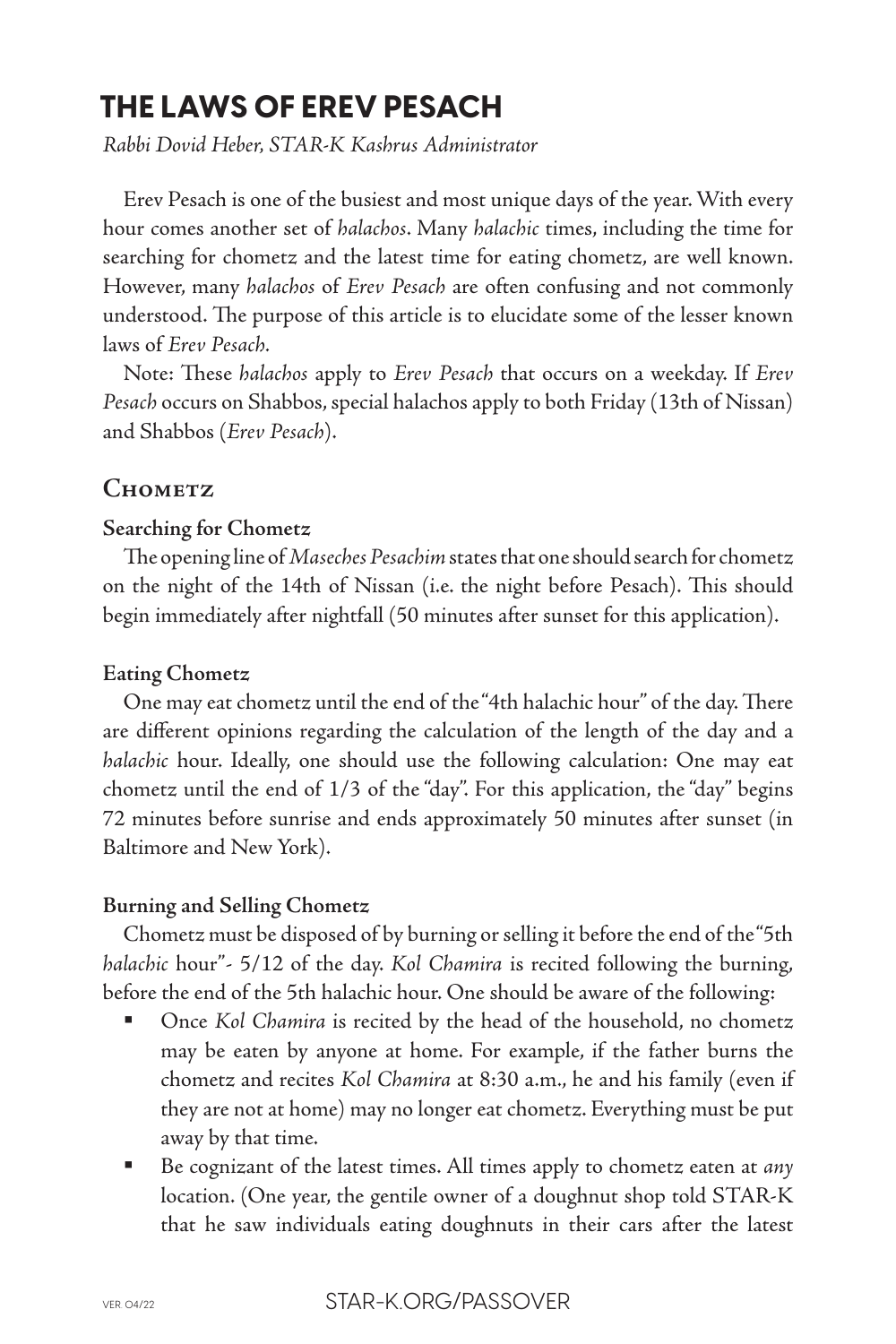time for eating chometz!) Also, chometz should not be burned at the last second. This is true whether one burns chometz outside his home or at a public *biur chometz.*

#### **Chometz in the Mail**

If one receives chometz in the mail or with the newspaper on Erev Pesach (after the 5th halachic hour) or on Pesach, one should not assume ownership of the item but rather leave the chometz outside. If mail is delivered through a mail slot into one's home, he should have the intent not to acquire the chometz (i.e. not taking legal possession) and kick it or push it outside with a stick to avoid handling it. If it is still around after Pesach, he may assume ownership at that time and use it, provided that the sender is a gentile.

#### **Kashering on Erev Pesach**

Ideally, all *kashering* should be completed by the end of the 4th *halachic* hour. If one forgot to *kasher* before this time, he may *kasher* the vessel until candle lighting time on *Erev Pesach* with the following condition: The vessel did not come into contact with anything hot (whether *Kosher l'Pesach* or not) within the past 24 hours. In the event the vessel came into contact with something hot within the past 24 hours, or if one requires *kashering* of a chometz vessel on Pesach, a rav should be consulted.

#### **Finding Chometz on Erev Pesach**

There is a well known *halacha* that states if one finds chometz on *Chol Hamoed* or on *Erev Pesach* after the 5th hour, one should immediately burn it. On Yom Tov, one should cover the chometz (because it is *muktza*) and burn it after Yom Tov. This *halacha* applies only if he did not sell his chometz to a gentile. However, if he sells chometz to a gentile the sale includes all chometz, wherever it may be found.

Therefore, if one discovers pretzels in a drawer or bagel chips in a coat pocket during Pesach, he may not burn this chometz since it belongs to the gentile to whom the rav sold the chometz! Rather, he should store the item with the "locked up" chometz sold to the gentile. On Yom Tov, one should cover it and lock it up on *Chol Hamoed.* It may be eaten after Pesach when the chometz is repurchased.

## **Eating On Erev Pesach & Preparing For The Seder**

1. One may not eat even Kosher for Passover matzah all day *Erev Pesach*. This prohibition begins at dawn (72 minutes before sunrise). There are many individuals who have the custom not to eat matzah beginning from Rosh Chodesh Nissan or even Purim. A child under the age of six may eat matzah even on *Erev Pesach.*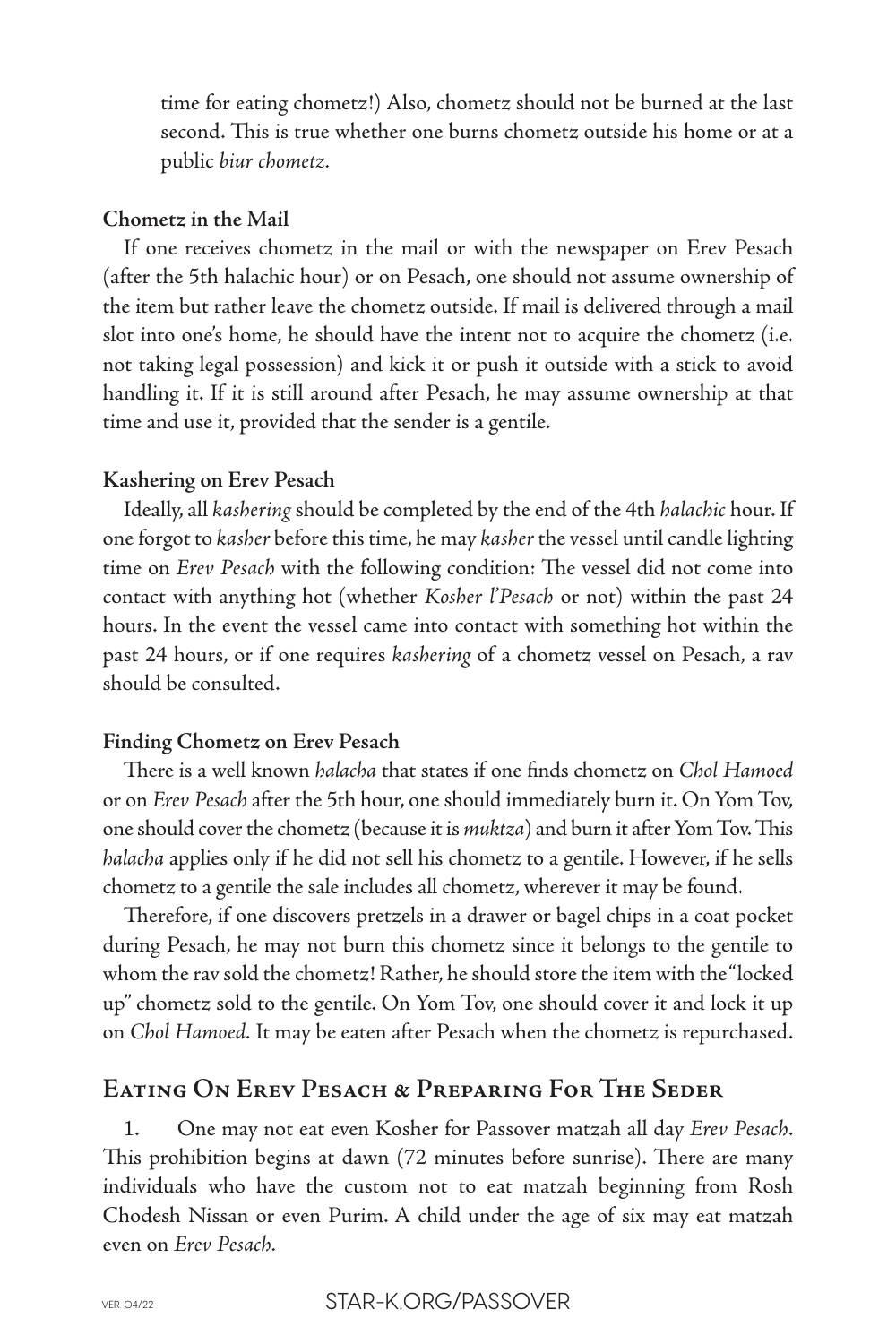Products containing matzah meal that are baked (e.g. matzah meal cake) may not be eaten all day *Erev Pesach.* Kosher for Passover matzah meal products that are cooked (e.g. kneidlach) may be eaten until the beginning of the 10th *halachic* hour of the day- three *halachic* hours before sunset. One who does not eat *gebrokts* on Pesach may only eat kneidlach and other cooked matzah meal products until the latest time for eating chometz. He may not eat baked matzah meal products all day.

Matzah made with fruit juice, including Kosher for Passover egg *matzohs*, egg matzah products, etc., may be eaten until the end of the 4th *halachic* hour (same as the latest time for eating chometz). The sick or elderly who cannot eat regular matzah and have consulted with their rav may eat Pesach egg matzohs any time on *Erev Pesach* and Pesach. However, even such an individual can not fulfill the obligation of eating matzah at the Seder with these *matzohs*.

Meat, fish, salad, cheese, eggs, horseradish, fruits, vegetables, and potato starch cakes may be eaten until sunset. However, one should not fill up on these items so as to ensure a hearty appetite at the Seder. He may drink wine or grape juice on *Erev Pesac*h in quantities that will not affect his appetite at night.

2. All first born males (whether from the father or mother) must fast on *Erev Pesach.* A father must fast in place of his first born child who is between the ages of thirty days and bar mitzvah. The custom is to end the fast early by partaking in a *siyum*. First born girls do not fast, and a mother does not fast for her first born son (under bar mitzvah when the husband is a *bechor*) if her husband or son attends a *siyum*.

3. Preparations for the Seder including roasting the *z'roa* meat, cooking and roasting the egg, mixing the salt water, preparing the *charoses*, grating the horseradish, and all necessary *b'dikas tolaim* (checking lettuce for bugs), should preferably be done before Pesach as special restrictions apply to preparing these items on Yom Tov. If the first day of Pesach falls on Shabbos, the *z'roa* and *baitzah* must be prepared before Shabbos. Additional restrictions apply to the preparations of the other items on Shabbos.

4. If one has a difficult time drinking wine at the Seder, one should mix the wine with grape juice and/or water. Ideally, this mixture should contain a minimum of 4% alcohol. Therefore, if the wine has 12% alcohol content, he should make a mixture consisting of 1/3 wine, 1/3 grape juice and 1/3 water (or 1/3 wine and 2/3 grape juice). He must be aware that many wines available have a lower alcohol content Therefore, if the wine has an 8% alcohol content he should make a mixture consisting of 1/2 wine, 1/4 grape juice and 1/4 water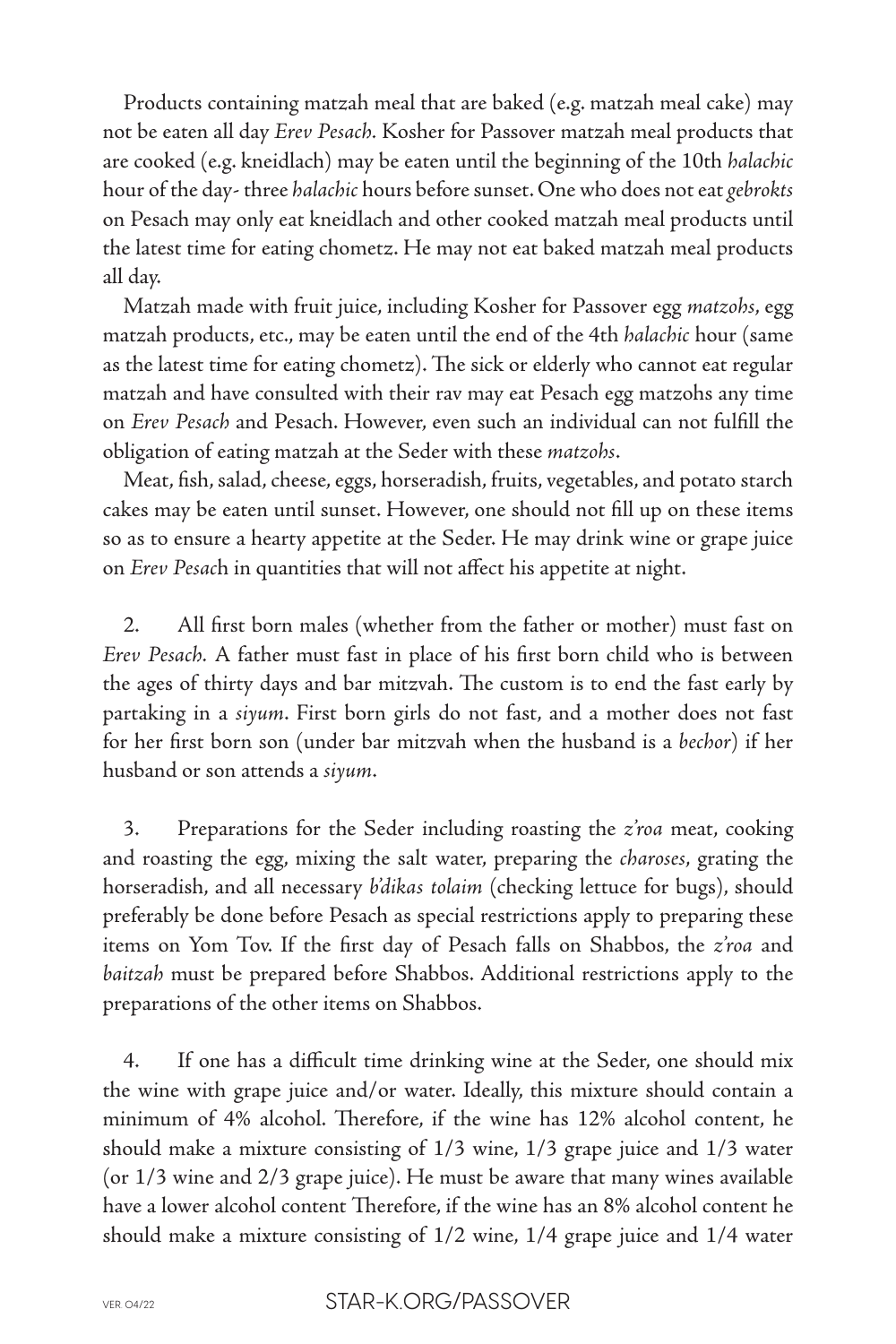(or 1/2 wine and 1/2 grape juice). Wine with 6% alcohol content requires 2/3 wine and 1/3 grape juice. If one prepares these mixtures with a measuring cup, it should be done before Yom Tov. If one may become ill by drinking any wine, he may instead drink grape juice.

5. One may not say, "This meat is for Pesach," as this may appear as if he is designating meat for the Korban Pesach. Rather one should say, "This meat is for Yom Tov."

# **Work After Chatzos**

During the days of the המקדש בית, the *Korban Pesac*h was brought on *Erev Pesach* after *chatzos* (midday). Therefore, various מלאכות) work activities) are prohibited during this time. Although there is no המקדש בית at the time of this writing, the prohibitions remain intact and are similar to the prohibitions of *Chol Hamoed* (with several exceptions). The following is a list of those מלאכות that apply to *Erev Pesach* after חצות:

1. During *Chol Hamoed*, a הדיוט מעשה, simple work, may be performed only if it is המועד לצורך, for the sake of the holiday. For example, one may fasten a hook to the wall on *Chol Hamoed* to hang up a picture to beautify one's home for Yom Tov. Similarly, one may assemble an *afikomen* present of a tricycle on *Chol Hamoed* for a toddler to ride on *Chol Hamoed.* However, under normal circumstances one may not perform a הדיוט מעשה if it is not המועד לצורך. For example, one may not fix a broken chair that will not be used until after Pesach. Also, before Pesach one may not plan ahead and postpone a הדיוט מעשה activity for Chol Hamoed even if the activity is המועד לצורך. These *halachos* also apply to *Erev Pesac*h after chatzos.

2. During *Chol Hamoed,* in most cases, one may not perform a אומן מעשה, a skilled task requiring a craftsman, even המועד לצורך. For example, installing siding or laying bricks are not permissible, even to beautify the home in honor of *Yom Tov.*

There are some major exceptions where even a אומן מעשה is permissible on *Chol Hamoed.* This includes נפש אוכל לצורך) e.g. repairing an oven that broke and could not be fixed before *Yom Tov*) to avoid major financial loss (e.g. repair a roof to avoid structural or flood damage from rain), and in certain cases לצורך הגוף) e.g. fix an only pair of eyeglasses or repair the only toilet in the house). These *halachos* also apply to *Erev Pesach* after *chatzos*.